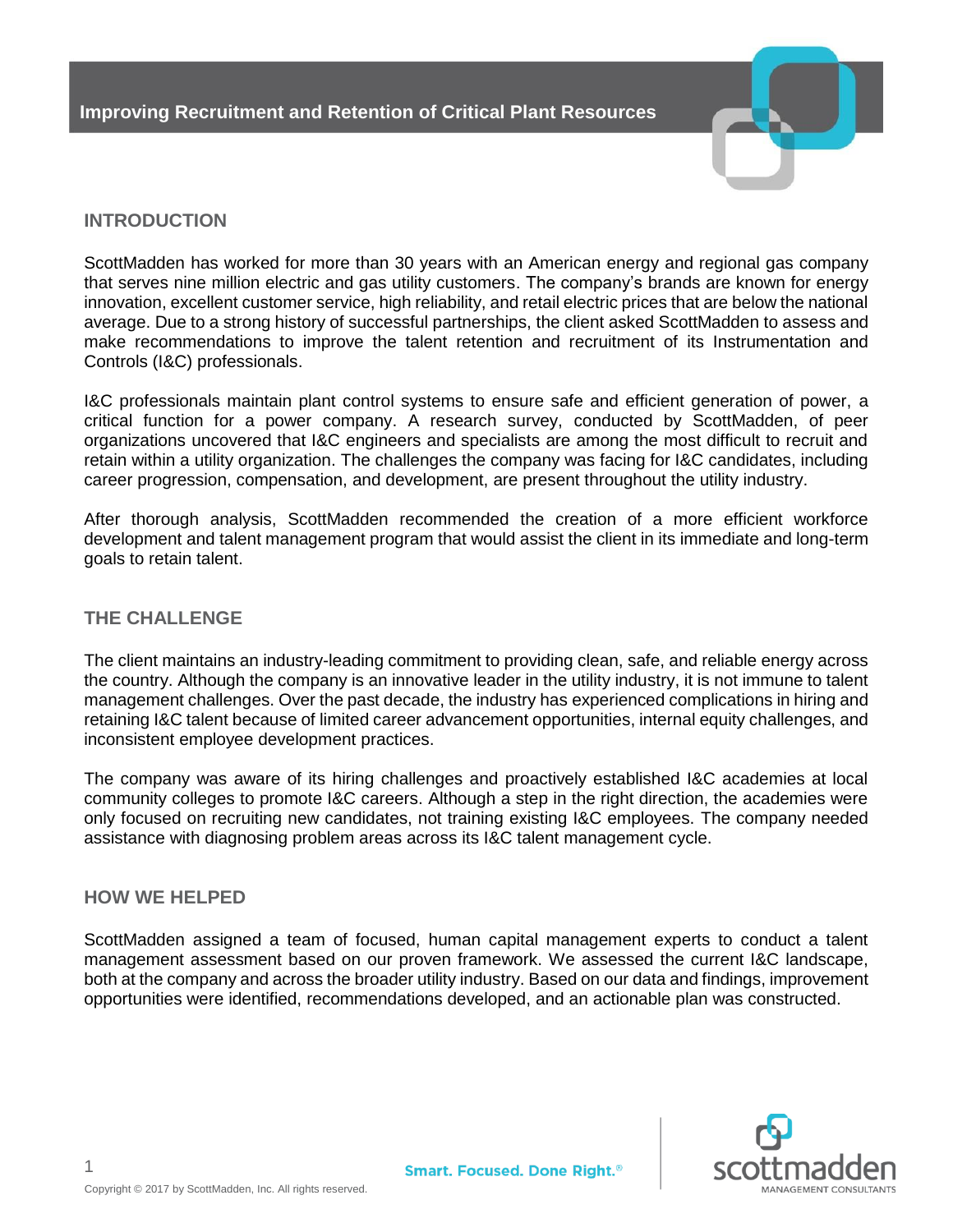ScottMadden's assessment discovered variations in I&C job responsibilities across divisions. These variations created discrepancies in job role identification and confusion surrounding career progression opportunities. Inconsistencies in job titles, job family structures, and tenure definitions also contributed to the problem. Incentive practices created internal equity issues, and leader salary maximums were below non-exempt technician compensation because of overtime payments. Finally, training and career development opportunities were inconsistent across the I&C organization. ScottMadden's talent management assessment diagnosed root causes and made concrete recommendations for improvement.

The talent management assessment was completed in four phases:

- **Phase 1: Planned project, which included a** scope kickoff meeting to finalize approach and define milestones, gather current data, and identify project participants
- **Phase 2:** Conducted a thorough operational assessment and evaluation of the company I&C talent management

### **ScottMadden's sophisticated Talent Management Assessment enables clients to:**

- Integrate and strategically align your talent cycle
- Develop competency-based performance reviews
- Identify and correct technology constraints and issues
- Utilize performance data more effectively
- Develop focused career paths and connect them to credentialed training and certification
- Eliminate gaps in succession planning throughout the organization
- Help revitalize leadership commitment to developing new talent
- Correct management weaknesses that leave employees "feeling missed"

program. An external I&C survey was also deployed to better understand challenges across the industry. ScottMadden combined survey results with benchmarking data to develop a complete picture of management processes, I&C staff feedback, and external practices

- Phase 3: Identified opportunities for improvement. By comparing all critical findings and data points, ScottMadden provided strategic recommendations for improvement within talent acquisition, employee development, workforce management, and workforce planning
- Phase 4: Delivered a detailed implementation plan that provided initial "quick wins" and longterm actionable recommendations. The plan provided a clear view of enablers for proposed changes, resources for each recommendation, and detailed timing



2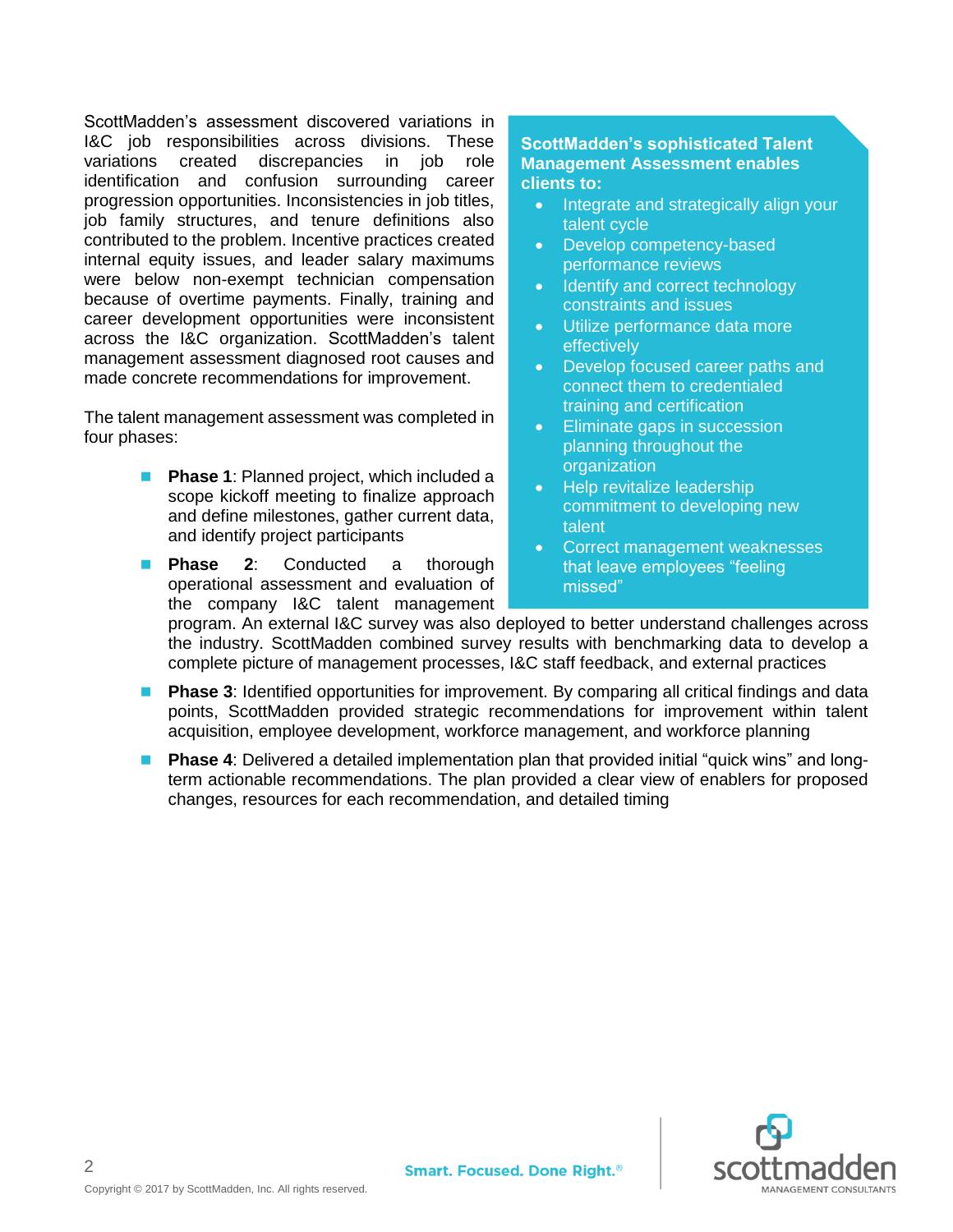ScottMadden used the framework illustrated below to build out the future state recommendations for the client.



#### *Figure 1: ScottMadden's Talent Management Framework*

Each recommended improvement opportunity included a detailed strategy and action plan outlining clear steps for implementation. Some key improvement opportunities included:

- Deliberate workforce planning to ensure appropriate staffing and planning for upcoming departures, skill needs, and plant initiatives
- Increased focus on sourcing, pre-screening, and pre-boarding in talent acquisition processes
- Added structure and regularity in employee development opportunities from onboarding to training to continuous feedback
- Consistent and clear workforce management practices, including job descriptions, organizational structures, job families, career paths, and incentives

### **RESULTS**

3

ScottMadden delivered a valuable set of actionable results, which helped the client improve retention of its I&C professionals. The outcomes of this work included:

- Improved consistency in job descriptions and roles
- Clarified employee expectations and work procedures
- Refined structure around career development opportunities (e.g., certifications)
- Increased standardization of incentives across divisions (e.g., all I&C staff receive mileage payments when being called back to plants)
- Clearly defined career paths and advancement opportunities for employee retention and growth